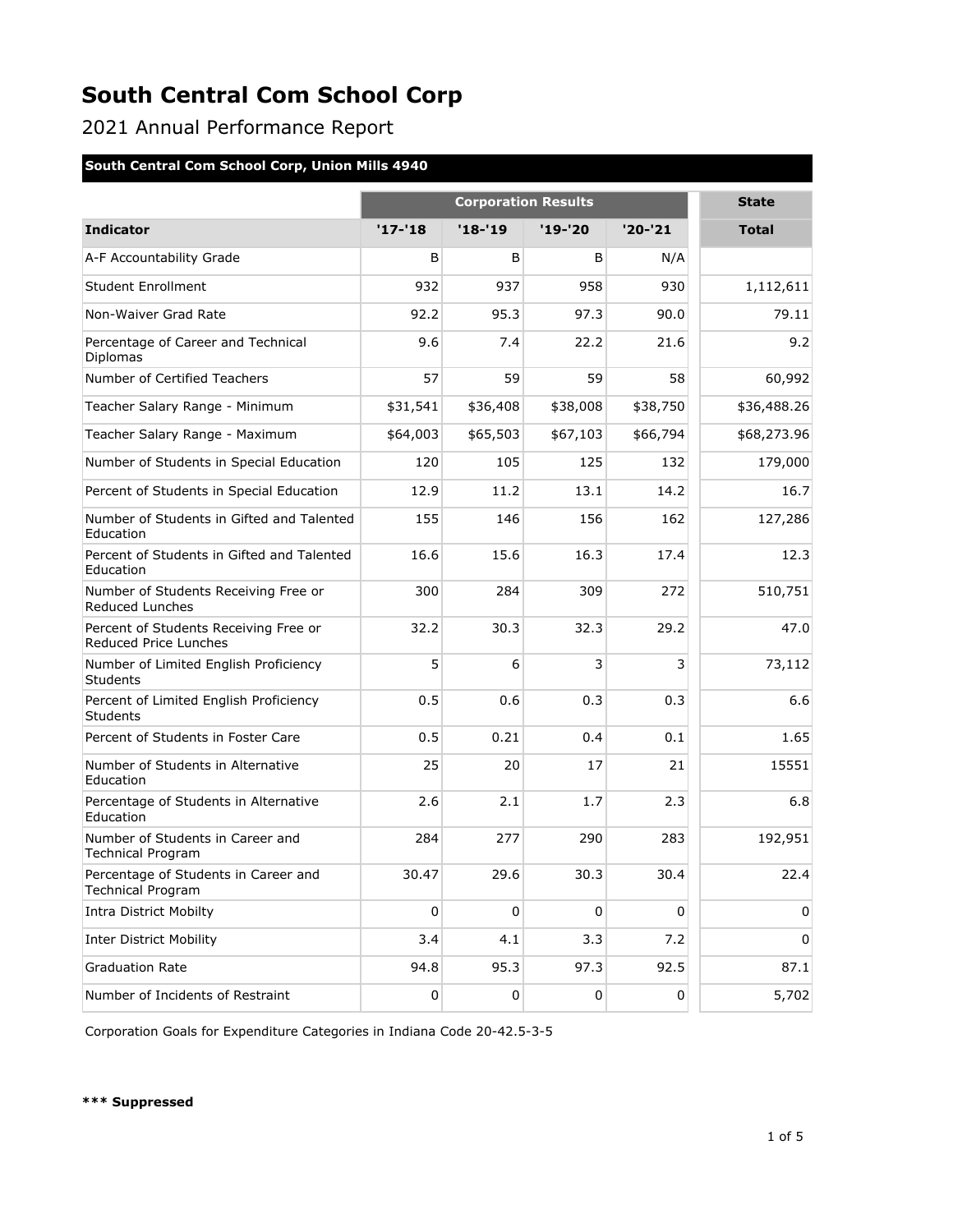2021 Annual Performance Report

### **South Central Com School Corp, Union Mills 4940**

|                                                                         | <b>Corporation Results</b> |            |            |          | <b>State</b> |
|-------------------------------------------------------------------------|----------------------------|------------|------------|----------|--------------|
| <b>Indicator</b>                                                        | $'17 - 18$                 | $'18 - 19$ | $'19 - 20$ | $'20-21$ | <b>Total</b> |
| Number of Incidents of Restriant Involving<br>a School Resource Officer |                            | 0          |            | 0        | 324          |
| Number of Incidents of Seclusion                                        |                            | 0          |            | 0        | 5,457        |
| Number of Incidents of Seclusion Involving<br>a School Resource Officer | 0                          | 0          |            | 0        | 284          |

Corporation Goals for Expenditure Categories in Indiana Code 20-42.5-3-5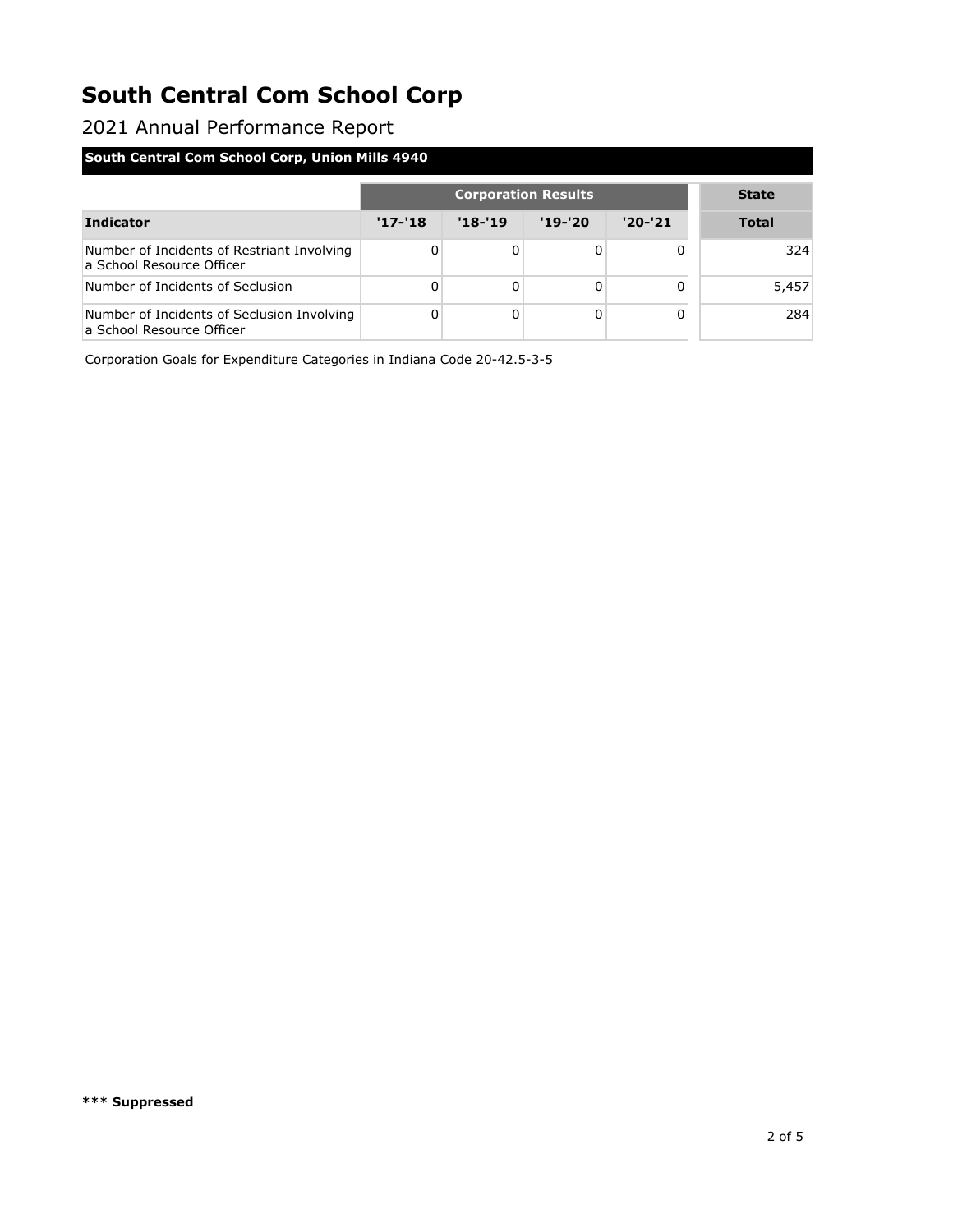2021 Annual Performance Report

### **South Central Elementary School, Union Mills 4734**

|                                                                                  | <b>School Results</b> |            |           |         | <b>State</b> |
|----------------------------------------------------------------------------------|-----------------------|------------|-----------|---------|--------------|
| <b>Indicator</b>                                                                 | $'17 - 18$            | $'18 - 19$ | $'19-'20$ | '20-'21 | <b>Total</b> |
| A-F Accountability Grade                                                         | B                     | B          | B         | N/A     |              |
| <b>Student Enrollment</b>                                                        | 482                   | 474        | 494       | 449     | 1,112,611    |
| Number of Certified Teachers                                                     | 29                    | 29         | 30        | 29      | 60,992       |
| Percentage of Students Passing IREAD                                             | 100.0                 | 96.4       | N/A       | 92.3    | 80.4         |
| * Grade 3 Percent Passing ISTEP+/ ILEARN<br>Math Standard                        | 70.7                  | 72.7       | N/A       | 73.1    | 48.7         |
| * Grade 3 Percent Passing ISTEP+/ ILEARN<br>Language Arts Standard               | 67.2                  | 58.2       | N/A       | 46.2    | 38.7         |
| * Grade 4 Percent Passing ISTEP+/ ILEARN<br>Math Standard                        | 73.1                  | 39.3       | N/A       | 64.4    | 43.7         |
| * Grade 4 Percent Passing ISTEP+/ ILEARN<br>Language Arts Standard               | 76.9                  | 34.4       | N/A       | 60.3    | 39.6         |
| * Grade 4 Percent Passing ISTEP+/ ILEARN<br>Science Standard                     | 70.5                  | 42.6       | N/A       | 57.5    | 36.1         |
| * Grade 5 Percent Passing ISTEP+/ ILEARN<br>Math Standard                        | 73.5                  | 50.0       | N/A       | 34.5    | 38.6         |
| * Grade 5 Percent Passing ISTEP+/ ILEARN<br>Language Arts Standard               | 55.9                  | 45.0       | N/A       | 30.9    | 39.5         |
| * Grade 5 Percent Passing ISTEP+/ ILEARN<br>Social Science Standard              | 57.4                  | 42.5       | N/A       | 41.8    | 38.6         |
| * Grade 6 Percent Passing ISTEP+/ ILEARN<br>Math Standard                        | 71.6                  | 33.8       | N/A       | 20.0    | 33.0         |
| * Grade 6 Percent Passing ISTEP+/ ILEARN<br>Language Arts Standard               | 79.2                  | 48.5       | N/A       | 29.2    | 39.9         |
| * Grade 6 Percent Passing ISTEP+/ ILEARN<br>Science Standard                     | 74.3                  | 57.4       | N/A       | 29.2    | 38.8         |
| Pupil Enrollment to Certified Employee<br>Ratio                                  | 13.7                  | 13.5       | 13.5      | 112.2   | 12.7         |
| <b>Attendance Rate</b>                                                           | 97.0                  | 96.5       | 95.8      | 96.3    | 93.3         |
| Number of Students with More Than 10<br><b>Unexcused Days Absent</b>             | 6                     | 10         | 5         | 46      | 0            |
| Number of Students absent greater than<br>10% of School Year                     | 6                     | 13         | 11        | 36      | 0            |
| Number of Students Suspended                                                     | 15                    | 21         | 13        | 10      | 43,020       |
| Number of Students Expelled or Suspended<br>involving Drugs, Weapons, or Alcohol | 1                     | 2          | 2         |         |              |
| Number of Out of School Suspensions                                              | 15                    | 14         | 8         | 3       | 27,981       |
| Number of In School Suspensions                                                  | 3                     | 10         | 8         | 8       | 20,769       |

\* In 2014-15 Indiana transitioned to new, more rigorous college-and-career ready standards and a new statewide assessment to measure these standards. Therefore, results are not comparable to previous data.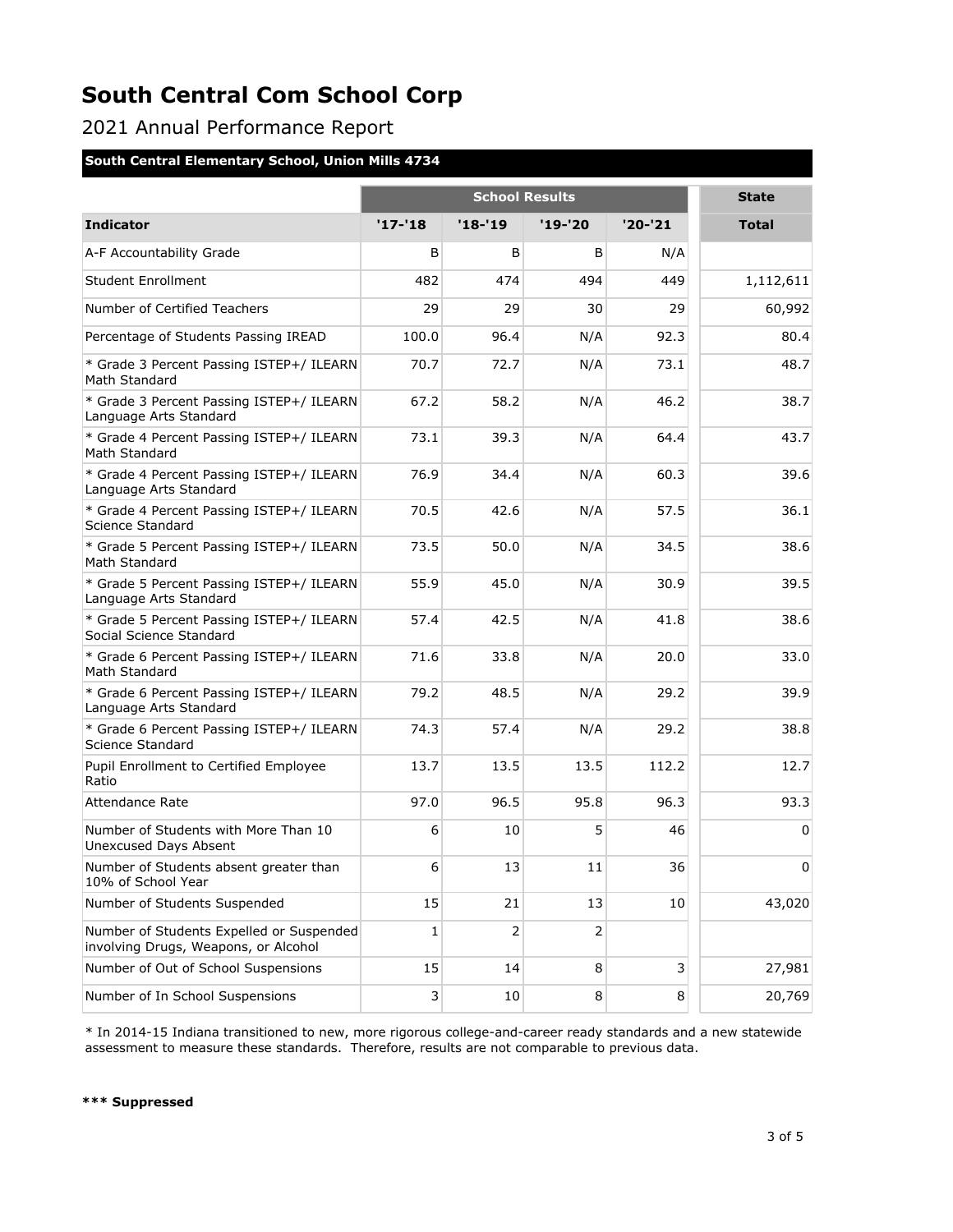2021 Annual Performance Report

#### **South Central Jr-Sr High School, Union Mills 4737**

|                                                                            | <b>School Results</b> |          |          |           | <b>State</b> |
|----------------------------------------------------------------------------|-----------------------|----------|----------|-----------|--------------|
| <b>Indicator</b>                                                           | $'17 - 18$            | $'18-19$ | '19-'20  | $'20-'21$ | <b>Total</b> |
| A-F Accountability Grade                                                   | A                     | A        | A        | N/A       |              |
| <b>Student Enrollment</b>                                                  | 450                   | 463      | 464      | 481       | 1,112,611    |
| Non-Waiver Grad Rate                                                       | 92.21                 | 95.29    | 97.30    | 90.00     | 79.11        |
| College and Career Readiness Rate                                          | 83.60                 | 77.8     | N/A      | N/A       |              |
| Number of Certified Teachers                                               | 30                    | 31       | 31       | 31        | 60,992       |
| Number of Students in Career and<br><b>Technical Program</b>               | 284                   | 277      | 290      | 283       | 192,951      |
| Percentage of Students in Career and<br><b>Technical Program</b>           | 63.11                 | $\Omega$ | $\Omega$ | 58.8      | 22.4         |
| * Grade 7 Percent Passing ISTEP+/ ILEARN<br>Math Standard                  | 41.7                  | 47.4     | N/A      | 37.2      | 30.5         |
| * Grade 7 Percent Passing ISTEP+/ ILEARN<br>Language Arts Standard         | 71.7                  | 56.4     | N/A      | 50.0      | 41.1         |
| * Grade 8 Percent Passing ISTEP+/ ILEARN<br>Math Standard                  | 53.8                  | 31.7     | N/A      | 10.5      | 27.8         |
| * Grade 8 Percent Passing ISTEP+/ ILEARN<br>Language Arts Standard         | 57.5                  | 53.3     | N/A      | 28.9      | 43.9         |
| * Grade 10 Percent Passing ISTEP+/<br><b>ILEARN Math Standard</b>          | 36.8                  | 23.8     | N/A      | 28.1      |              |
| * Grade 10 Percent Passing ISTEP+/<br><b>ILEARN Language Arts Standard</b> | 73.5                  | 73.8     | N/A      | 52.7      |              |
| * Grade 10 Percent Passing ISTEP+/<br><b>ILEARN Science Standard</b>       | 50.0                  | $\Omega$ | N/A      | 27.5      | 31.8         |
| Percent of Graduates Granted Waivers                                       | 2.7                   | 0.0      | 0.00     | 2.7       | 9.1          |
| SAT Average Score for Graduating Class                                     | N/A                   | 1034     | 0        | 1065      | 1078         |
| Percent of graduates receiving Academic<br>Honors Diploma                  | 0                     | 0        | 0        | 44.6      | 39.6         |
| Number of graduates receiving Core 40<br>Diploma                           | 65                    | 75       | 68       | 60        | 64648        |
| Percent of 12th Graders Taking SAT                                         | N/A                   | 43.2     |          | 32.2      | 22.0         |
| Percent Core 40 with Honors Diploma                                        | 53.4                  | 55.6     | 59.7     | 44.6      | 39.6         |
| Percent Core 40 Diploma                                                    | 89.0                  | 92.6     | 94.4     | 81.1      | 90.1         |
| Pupil Enrollment to Certified Employee<br>Ratio                            | 12.8                  | 13.6     | 13.2     | 13.7      | 12.7         |
| <b>Graduation Rate</b>                                                     | 94.8                  | 95.3     | 97.3     | 92.5      | 87.1         |
| Attendance Rate                                                            | 96.2                  | 96.2     | 96.2     | 95.4      | 93.3         |

\* In 2014-15 Indiana transitioned to new, more rigorous college-and-career ready standards and a new statewide assessment to measure these standards. Therefore, results are not comparable to previous data.